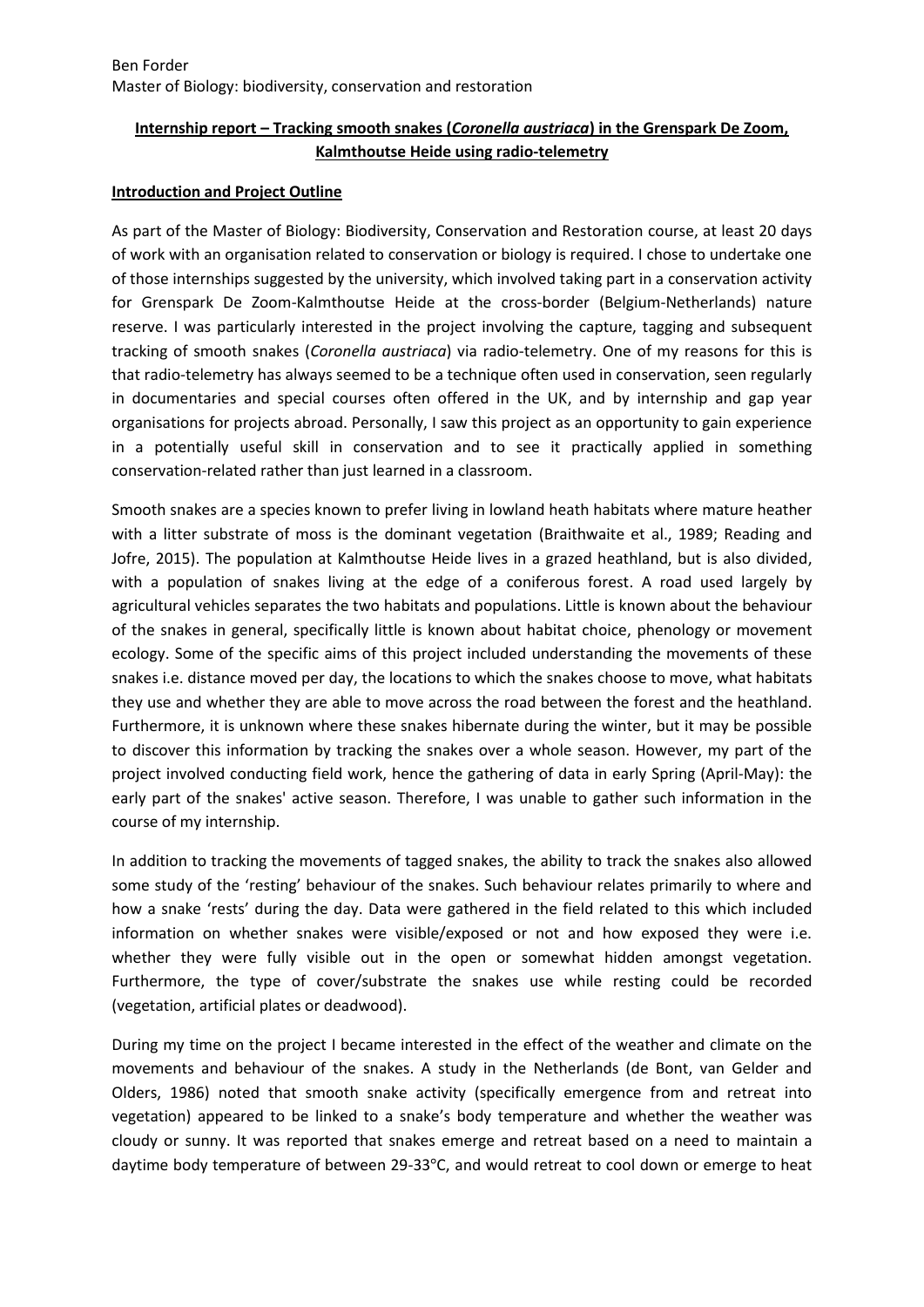up as necessary. Other studies on this species have suggested a link between temperature and snake activity (Daltry et al., 1998, Peterson,1987). After a discussion with Christoffel Bonte, my supervisor at De Grenspark, it was agreed that an investigation into the effects of the climate on the movements and behaviour of the snakes would be a useful activity for me to carry out. The climate variables to be explored in relation to snake movements and behaviour were to include temperature, humidity, the occurrence of rain and day length.

### **Data analysis**

In order to use the GPS coordinates of the snakes' locations to describe the distances moved between days, the coordinates had to be translated from the WGS84 system to the Belgian Lambert 2008 system. This is in order to translate the coordinates into Cartesian coordinates specific to the Belgium surface scale and variation. These conversions were made using an online coordinate converter (Barbier, n.d.). The distance between 2 locations from one day to the next were calculated using the following equation:

Distance = 
$$
\sqrt{(x1 - x2)^2 + (y1 - y2)^2}
$$

In this equation,  $x^2$  represents the Lambert x coordinate registered on the first/previous day with  $x^1$ being the Lambert y coordinate on the second/next day. Similarly,  $y2$  represents the Lambert y coordinate registered on the first/previous day with  $y2$  being the Lambert y coordinate on the second/next day. The outcome of this equation provided the distance moved (if any) between the two points in meters. Four meters were subtracted from these values after discussion with my supervisor as a median error value to account for the error of the GPSMAP, which varied in accuracy from between 3-5 meters accuracy on different days. This is because, unfortunately, the accuracy given at each point on any given day was not recorded throughout the project. These daily movement distances were calculated for each of the four snakes which were tagged during my time on the project. The distance moved each day were compared against the climate variables for each snake individual rather than a total or average distance moved by each snake per day due to the low number of snakes tagged.

Unfortunately, the data from temperature loggers in the field were not available to me by the time I left the project. This, the data on weather were obtained from the Koninklijk Nederlands Meteorologisch Instituut weather station at Woensdrecht (Koninklijk Nederlands Meteorologisch Instituut, 2016), which is the nearest weather station to the study location. Unfortunately, data regarding day length and the duration and occurrence of rain, two conditions I'd wanted to explore related to movement and behaviour of the smooth snakes, were not available. Data on mean daily temperature ( $\degree$ C), maximum daily temperature ( $\degree$ C), mean daily humidity (%) and maximum daily humidity (%) were successfully obtained.

The data on snake resting behaviour were obtained from the daily forms filled out by volunteers in the field. These data were made into frequency counts of occurrence for each snake per day and then tallied into a total occurrence for all snakes per day. For example, if two snakes were found 'tussen' or partially hidden in vegetation, then the total occurrence of this behaviour for that day would be '2'. Tests against the use of wood as a substrate were not included in the analysis due to very small incidence (only one snake was seen to use it and only twice).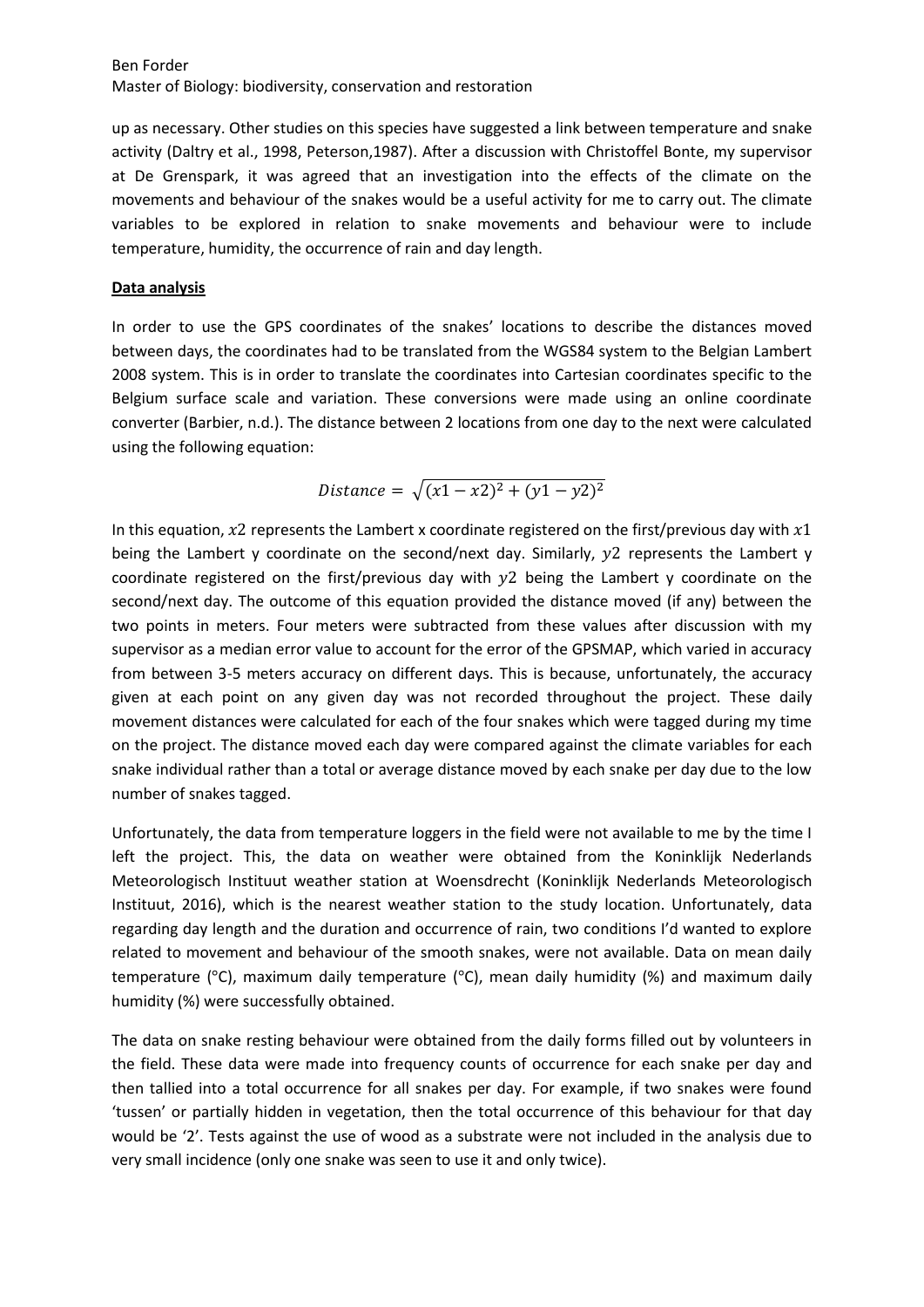Z-scores were calculated for all variables in order to standardize the data and compare the different data. Pearson correlation analyses were used to test the relationship between the climate variables and the snakes' movement and resting behaviour. Correlations were considered significant at p<0.05. Analyses were conducted using the freely available statistical software R version 3.2.2 using the program's cor.test function.

## **Results**

Table 1 demonstrates the results of comparisons of climate variables against the individual distances moved by each snake. Positive, if slight correlations were found between the movements of snake 1 and daily mean temperature (r=0.076) and maximum daily temperature (r=0.09), neither of which were significant (p=0.572 and p=0.503, respectively). An insignificant negative correlation (r=-0.134, p=0.319) was seen between maximum daily humidity and the distance moved by snake 1. Mean daily humidity was negatively correlated with the distance moved by snake 1 (r=0.258) and could be considered marginally significant (p=0.052). Correlations of mean daily temperature and maximum daily temperature were positive against the distance moved by snake 2 (r=0.213 and r=0.142), though both were insignificant ( $p=0.11$  and  $p=0.291$ ). Both mean daily humidity and maximum daily humidity were negatively correlated with the distance moved by snake 2 (r=-0.159 and r=-0.201). Neither association was significant ( $p=0.236$  and  $p=0.133$ ). The distance travelled by snake 3 was positively correlated with daily mean temperature (r=0.232) and maximum daily temperature  $(r=0.251)$ , but neither correlation was significant (p=0.081 and p=0.059). Correlations between distance moved by snake 3 daily mean humidity, as well as maximum daily humidity were negative (r=-0.285 and r=-0.305) and significant (p=0.031 and p=0.021). Correlations between the distance moved by snake 4 with daily mean temperature and maximum daily temperature were positive (r=0.318 and r=0.262) and were significant (p=0.016 and p=0.05). An insignificant negative correlation was seen when comparing mean daily temperature with the distance moved by snake 4 (r=-0.197, p=0.145). The correlation between maximum daily humidity and the distance moved by snake 4 was negative (r=-0.308) and significant (p=0.02).

| <b>Variables</b>      | <b>Pearson Correlation, r</b> | Significance (p-value) | df |
|-----------------------|-------------------------------|------------------------|----|
| Snake 1: Temperature  | 0.076                         | 0.572                  | 55 |
| Snake 1:Max           |                               |                        |    |
| Temperature           | 0.09                          | 0.503                  | 55 |
| Snake 1: Humidity     | $-0.258$                      | 0.052                  | 55 |
| Snake 1: Max Humidity | $-0.134$                      | 0.319                  | 55 |
| Snake 2: Temperature  | 0.213                         | 0.11                   | 55 |
| Snake 2:Max           |                               |                        |    |
| Temperature           | 0.142                         | 0.291                  | 55 |
| Snake 2: Humidity     | $-0.159$                      | 0.236                  | 55 |
| Snake 2: Max Humidity | $-0.201$                      | 0.133                  | 55 |
| Snake 3: Temperature  | 0.232                         | 0.081                  | 55 |
| Snake 3:Max           |                               |                        |    |
| Temperature           | 0.251                         | 0.059                  | 55 |
| Snake 3: Humidity     | $-0.285$                      | 0.031                  | 55 |

**Table 1.** Results of Pearson correlations of the daily distance moved (m) of individual snakes in relation to the climate.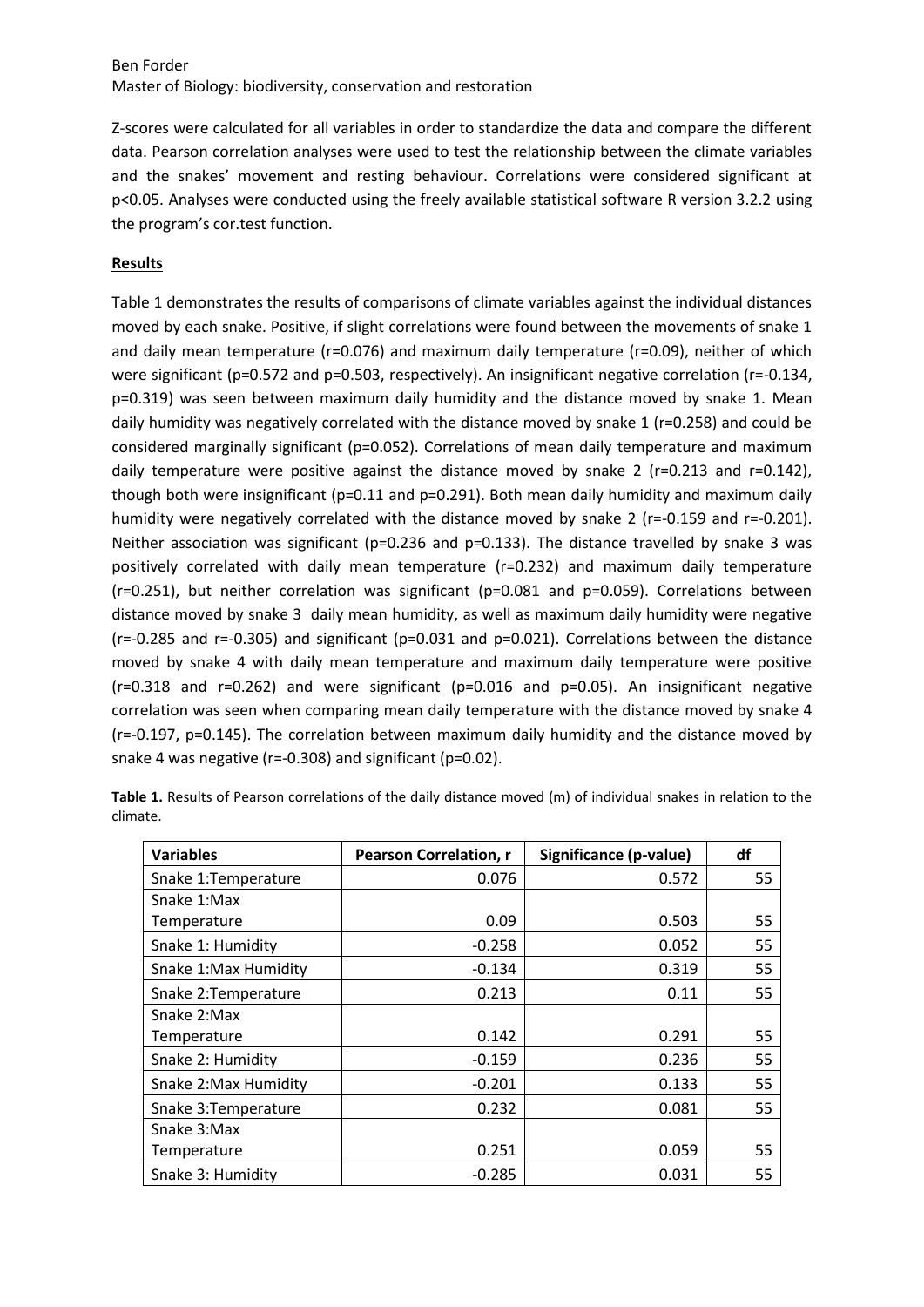| Snake 3: Max Humidity | $-0.305$ | 0.021 | 55 |
|-----------------------|----------|-------|----|
| Snake 4: Temperature  | 0.318    | 0.016 | 54 |
| Snake 4:Max           |          |       |    |
| Temperature           | 0.262    | 0.05  | 54 |
| Snake 4: Humidity     | $-0.197$ | 0.145 | 54 |
| Snake 4: Max Humidity | $-0.308$ | 0.02  | 54 |

Table 2 shows the results of comparisons of climate variables with the daily incidents of different types of resting behaviour of all snakes combined. Slightly positive correlations were found when comparing incidents of snakes being partially hidden between vegetation (tussen) with mean daily temperature (r=0.033) and maximum daily temperature (r=0.069). Neither of these associations were significant (p=0.802 and p=0.608). Correlation of the incidents of snakes being tussen with daily mean humidity was negative ( $r=-0.072$ ) and insignificant ( $p=0.593$ ), but positive and insignificant with maximum daily humidity (r=0.143, p=0.285). Negative and insignficant correlations were found with incidents of snakes not being visible or hidden under a substrate (onder) and mean daily temperature (r=-0.191, p=0.154) and maximum daily temperature (r=-0.179, p=0.182). A very slight, highly insignificant correlation existed between incidents of snakes being onder with mean daily humidity (r=0.003, p=0.98), while a negative, insignificant correlation occurred when compared with maximum daily humidity (r=-0.129, p=0.337). Daily mean temperature and maximum daily temperature were positively correlated with incidents of snakes being fully exposed on top of (op) a substrate (r=0.219 and r=0.195), both associations were insignificant (p=0.101 and p=0.144). Mean daily humidity was slightly negatively and insignificantly correlated with incidents of snakes found exposed (r=-0.053, p=0.692). The correlation between incidents of snakes being found full exposed and maximum daily humidity was positive and insignificant (r=0.07, p=0.602).

**Table 2.** Results of Pearson correlations of the observed resting behaviour on discovery of all snakes in relation to the climate.

| <b>Variables</b>              | <b>Pearson Correlation, r</b> | Significance (p-value) | df |
|-------------------------------|-------------------------------|------------------------|----|
| Tussen:Temperature            | 0.033                         | 0.802                  | 55 |
| <b>Tussen:Max Temperature</b> | 0.069                         | 0.608                  | 55 |
| Tussen: Humidity              | $-0.072$                      | 0.593                  | 55 |
| Tussen: Max Humidity          | 0.143                         | 0.285                  | 55 |
| Onder:Temperature             | $-0.191$                      | 0.154                  | 55 |
| <b>Onder:Max Temperature</b>  | $-0.179$                      | 0.182                  | 55 |
| <b>Onder: Humidity</b>        | 0.003                         | 0.98                   | 55 |
| <b>Onder: Max Humidity</b>    | $-0.129$                      | 0.337                  | 55 |
| Op:Temperature                | 0.219                         | 0.101                  | 55 |
| Op:Max Temperature            | 0.195                         | 0.144                  | 55 |
| Op: Humidity                  | $-0.053$                      | 0.692                  | 55 |
| <b>Op:Max Humidity</b>        | 0.07                          | 0.602                  | 55 |

Table 3 contains the results of the correlations of climate variables with the substrate snakes were observed to occupy on a daily basis. Correlations between the use of vegetation as a substrate with mean daily temperature and maximum daily temperature were negative (r=-0.203 and r=-0.126) and insignificant (p=0.128 and p=0.347). Mean daily humidity and vegetation as a substrate were also insignificantly negatively correlated (r=-0.355, p=0.792). Maximum daily humidity was insignificantly positively correlated with vegetation as the observed substrate (r=0.223, p=0.095). The occurrence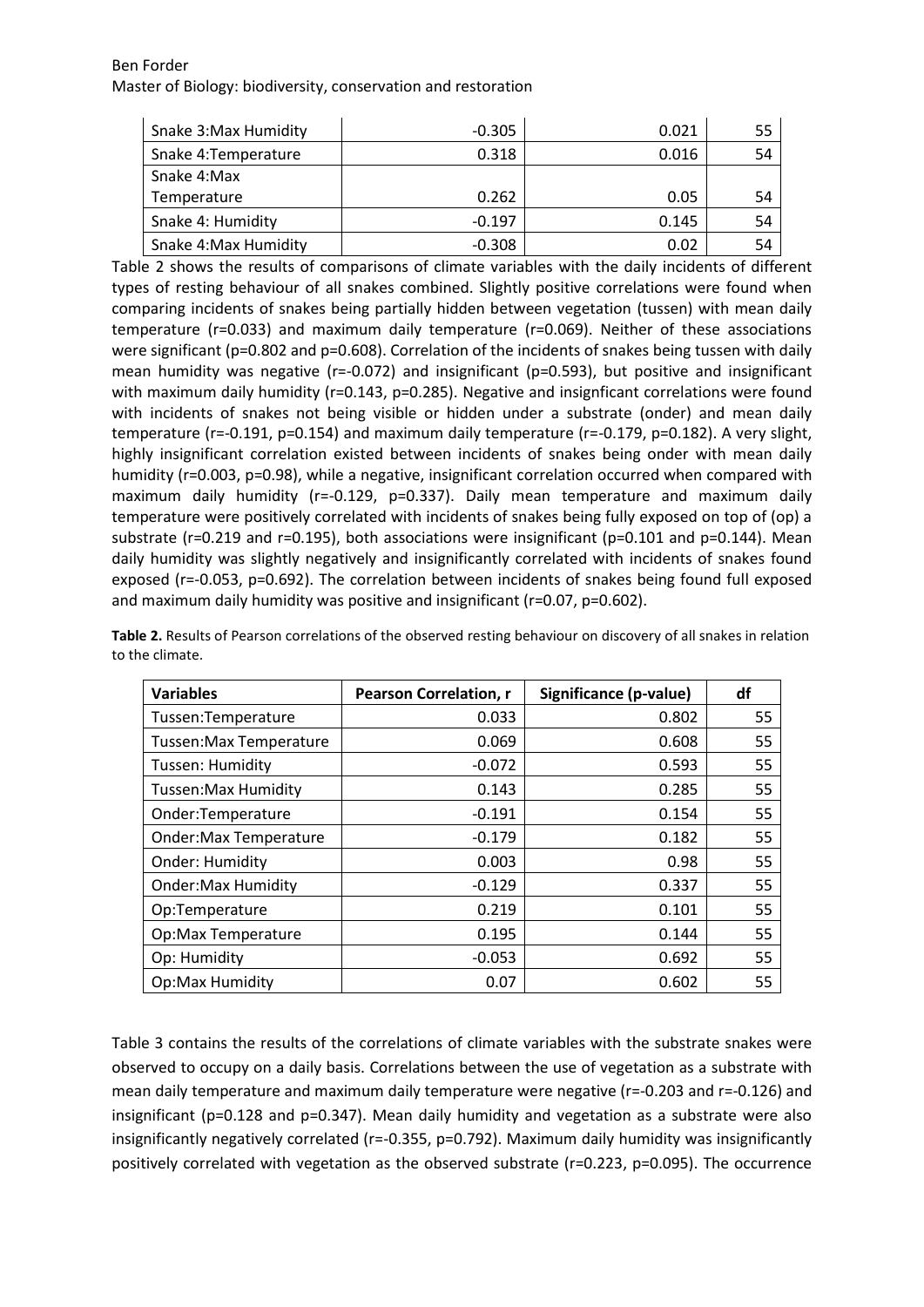of snakes being found under an artificial plate on a given day was positively correlated with both mean daily temperature (r=0.153) and maximum daily temperature (r=0.126). Both correlations were insignificant (p=0.255 and p=0.347, respectively). Mean daily humidity and maximum daily humidity were negatively correlated with incidents of snakes being found under artificial plates (r=-0.24 and r=-0.367). The association of mean daily humidity was insignificant (p=0.071), while that of maximum daily humidity was significant (p=0.004).

| <b>Variables</b>       | <b>Pearson Correlation, r</b> | Significance (p-value) | df |
|------------------------|-------------------------------|------------------------|----|
| Veg:Temperature        | $-0.203$                      | 0.128                  | 55 |
| Veg: Max Temperature   | $-0.126$                      | 0.347                  | 55 |
| Veg: Humidity          | $-0.355$                      | 0.792                  | 55 |
| Veg: Max Humidity      | 0.223                         | 0.095                  | 55 |
| Plate:Temperature      | 0.153                         | 0.255                  | 55 |
| Plate: Max Temperature | 0.126                         | 0.347                  | 55 |
| Plate: Humidity        | $-0.24$                       | 0.071                  | 55 |
| Plate: Max Humidity    | $-0.367$                      | 0.004                  | 55 |

**Table 3.** Results of Pearson correlations of observed substrate use on discovery of all snakes in relation to the climate.

#### **Discussion**

The correlation of mean daily and maximum daily temperature with the daily distance moved was positive for each of the snakes tracked during my time on the project. However, this association was only significant for snake number 4, the only female tagged during my time on the project. In other words, an increased temperature would appear to facilitate a greater distance travelled on a given day and this can said with more confidence for snake 4. It is known that environmental temperature has an effect on the activity displayed by snakes (Daltry et al., 1998; DeGregorio et al., 2015) with warmer days leading to better physiological conditions (Peterson, 1987), so this may not be an unreliable association. Unfortunately, during the project, the signal from snake 2's transmitter was lost, meaning that data gathering on the movements of this snake ceased at that point. This is unfortunate, as this snake was largely sedentary and remained in one place for much of the project and seemed only to move away from that area as the weather became warmer. I also find it interesting that the only female tagged during my time on the project is the only snake with any significant association between its movements and the environmental temperature. However, differences in the movement between male and female snakes cannot be tested with the currently available data.

Negative correlations were found between mean and maximum daily humidity against the distance moved by all snakes. In snake 3, both of these associations were significant and in snake 4 the association with maximum humidity was significant. This negative association is not what I expected given studies in other snake species show a positive relationship between relative humidity and snake activity (Daltry et al., 1998; George, Thompson and Faaborg, 2015). It is thought that snakes are more inclined to move more with increased humidity so as to reduce water loss as a result of their movements. It may be that the humidity readings taken at the weather station at Woensdrecht do not accurately reflect the humidity in the study area which may be quite different. Alternatively,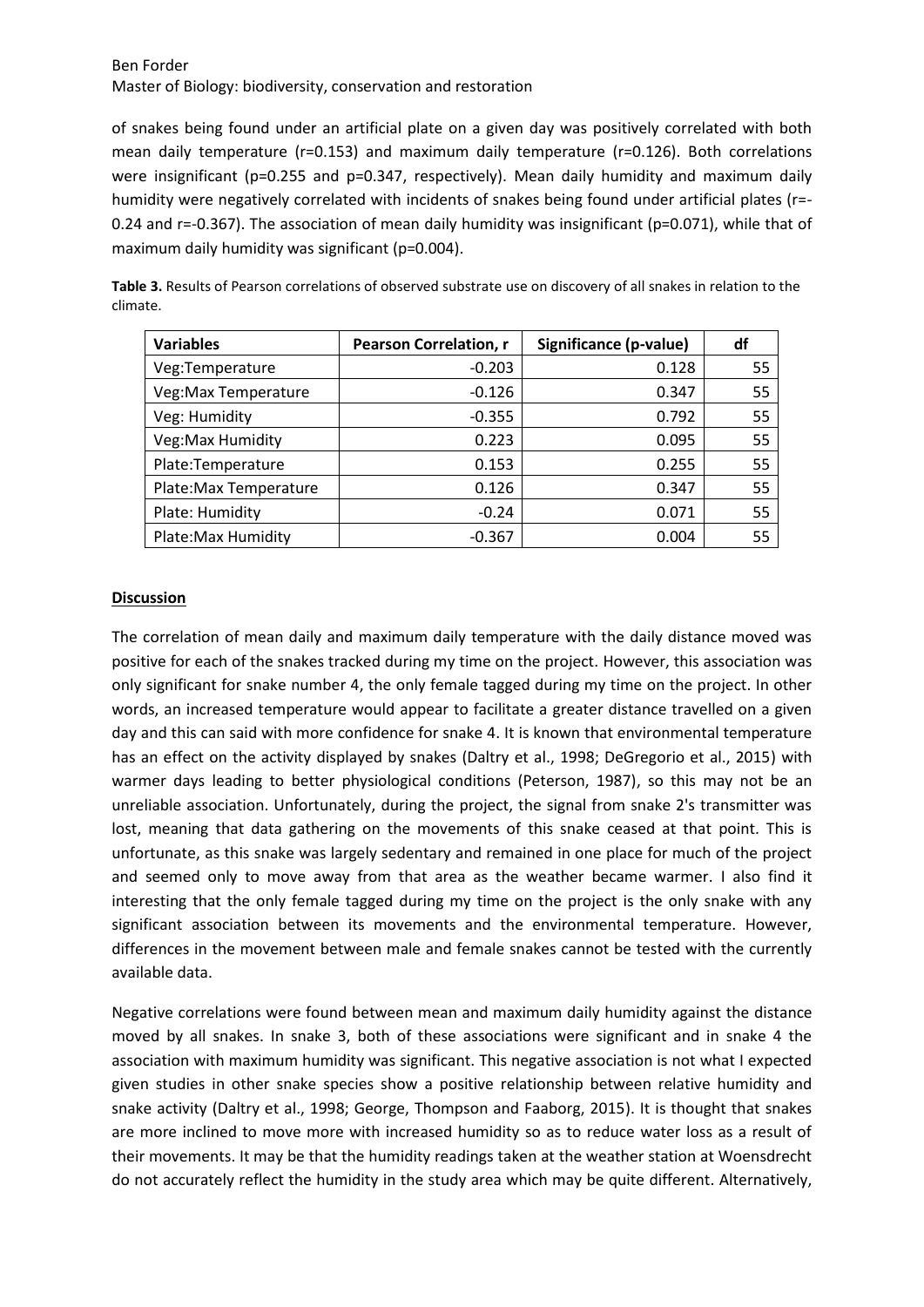it could be that the importance of relative humidity is different in smooth snakes compared to previously studied species.

There was a positive relationship between mean and maximum daily temperature with snakes being found partially (tussen) or fully (op) exposed, while incidents of snakes being completely hidden decreased with increasing temperature. However, none of these associations were statistically significant. Nonetheless, I find it interesting that snakes were more likely to be found when temperatures were higher, which may suggest that snakes emerge when the temperature is higher in order to regulate their body temperature to their preferred level (de Bont, van Gelder and Olders, 1986). With regards to mean daily humidity, associations with snakes being partially or fully exposed were negative, while they were positive in relation to maximum daily humidity. Consequently, incidents of snakes being completely hidden were positively correlated with mean daily humidity and negatively correlated with maximum daily humidity. Again, none of these associations were significant. The increased occurrences of snakes being exposed with increased maximum humidity may be related to evaporative water loss which, may decrease with increased humidity (George, Thompson and Faaborg, 2015). However, I would be hesitant to draw any conclusions from this given the lack of significance and that the measures of humidity may not be accurate to the actual relative humidity in the study area.

The use of vegetation as a substrate was negatively correlated against all climate variables with the exception of maximum humidity. Conversely, the use of artificial plates in the study area has a positive correlation with mean and maximum daily temperature. The use of artificial plates was negatively correlated with mean and maximum daily humidity, significantly so when compared to the maximum daily humidity. These data may suggest a preference of snakes to use the artificial covers as the temperature increases, though the lack of statistical significance makes this difficult to infer. If true though, it may be that the area under the plates is warmer than exposure out in the open or at least the microclimate is more stable beneath the plates. Confirming such is neither within the scope of nor one of the goals of this project, however. The significantly reduced incidents of snakes using artificial plates when maximum humidity is high may mean that the microclimate beneath the plates is less ideal than simple exposure under these conditions. Again I feel caution may be warranted regarding the measures of humidity in this instance, however.

## **Conclusions**

At present I believe that there are not enough data to draw reliable conclusions on the effects of climate on the movements or behaviour of the smooth snakes at Kalmthoutse Heide. At the very least I believe that an entire season of tracking is needed to gather sufficient data for a more reliable analysis. Furthermore, during my time on the project, only 4 snakes were tagged and of these, only 1 was female. Since, leaving the project, the number of tagged snakes has increased to 7 individuals with 4 males and 3 females being tracked. The increased number of snakes from which to gather data in combination with the continued gathering of data throughout the Summer may produce different results from what I have been able to produce here and the data overall should be more reliable. In particular, I think it would be interesting to see if the increased number of snakes and longer duration of data gathering will further validate the positive correlations between temperature and the distances moved by the snakes and whether these associations turn out to be significant. Whether instances of snakes being fully, partially or not at all exposed as well as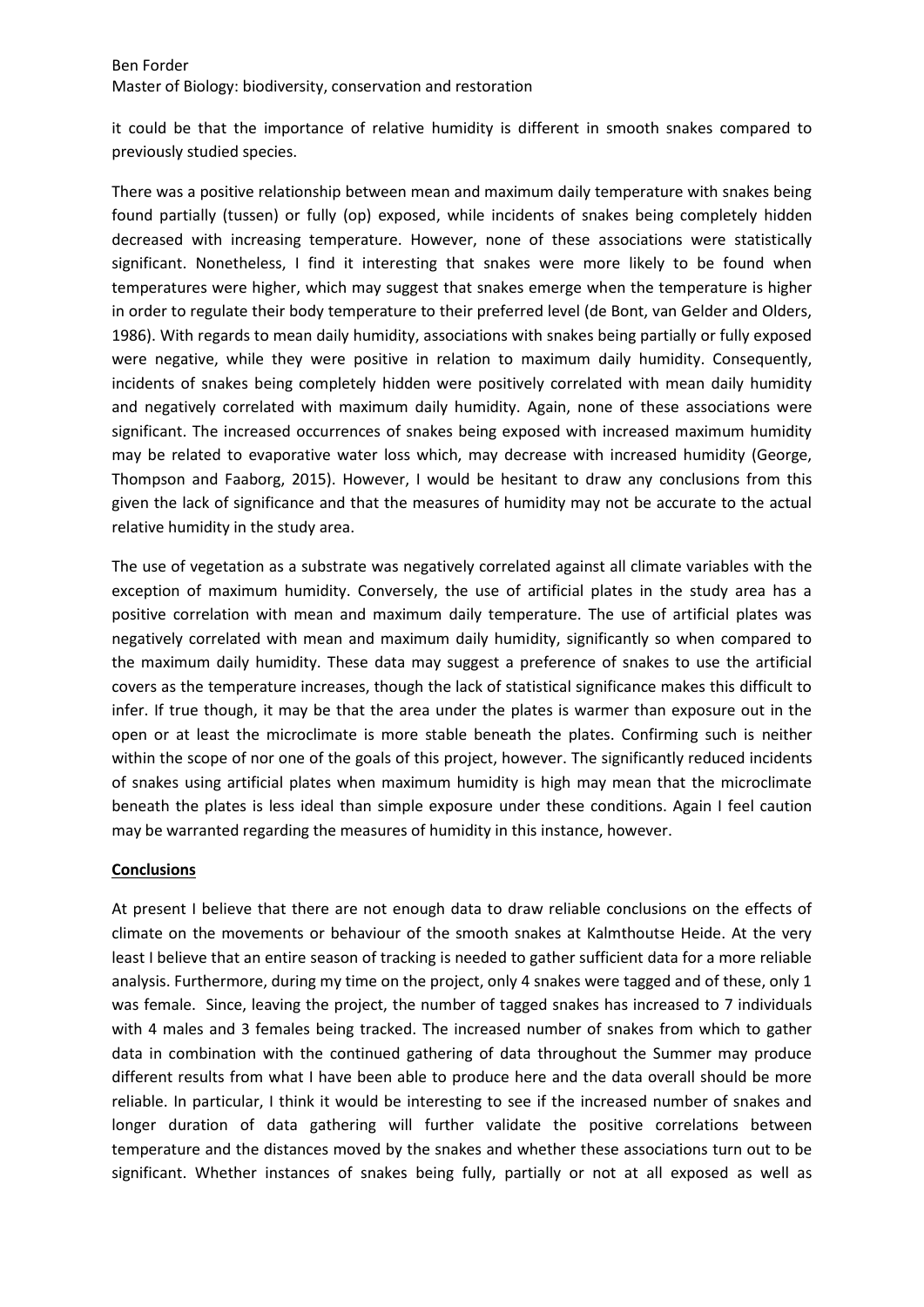substrate/plate use in relation to temperature change may also differ with a larger sample size and a longer study duration. To further increase the reliability of the data, snake movements and resting behaviour should be compared against the data gathered by temperature data loggers which were placed in the field throughout the duration of the project. With regards to comparisons of snake movement and behaviour to humidity, I believe it would also be best if measures of relative humidity could be taken at the study location itself for a more reliable analysis. Ultimately, I believe that the results of this project will be more relevant as the study progresses through an entire season of tracking.

#### **Activities and tasks**

### **Before the internship**

Before the project officially began and before I began field work, several activities needed to be carried out in preparation. First and foremost, myself and two other students involved in the project were given training on how to carry out radio telemetry correctly. We were taught how to programme the transceivers to track specific tag frequencies in preparation for tagging snakes and how to properly locate a given tag's signal and zone in on its location via triangulation. This training was carried out at campus Drie Eiken of the University of Antwerp and involved locating 3 tags that has been previously hidden by a technician in several spots in an open area of the campus.

Having received the training ourselves, myself and the other students who had been trained were asked to train some of the volunteers who would also be carrying out the telemetry in the field. This was given at De Vroente visitor's centre of De Grenspark in Heide during a day set aside for the training. After a demonstration and explanation on how to carry out the telemetry, 2 tags were hidden in a field near De Vroente and each volunteer was given a chance to seek the tags every time they were hidden in order to give the volunteers some practical experience. I feel this was a useful experience for myself also, as working in Conservation may require working with and the training of members of the public as volunteers in the future. This activity was, therefore, useful practice for developing my interpersonal skills and to give an idea as to what I may be required to do in the future.

After this training, myself and one of the other student volunteers were asked to make simple manuals on the operation of the 2 different types of transceiver that were available to use on the project. For my part I wrote a manual on the use of the Australis transceivers. These manuals were for the other volunteers on the project so that they would have an easier source of reference of relevant information than the official manual. These were made in case volunteers were still unsure of how to use the transceivers or needed to programme them in the field.

## **During the internship**

My primary task throughout the course of my internship was to conduct field work. This involved travelling to the location where tagged smooth snakes were located, and using radio telemetry, pinpoint their location. I usually did this alone after the first day when Christoffel Bonte showed me the way to the location and also roughly where the snakes that were tagged in my absence were located. Thereafter, each day I was available, I would travel to roughly where the snakes' last known positions were and begin my search using the antenna and transceiver to locate them. When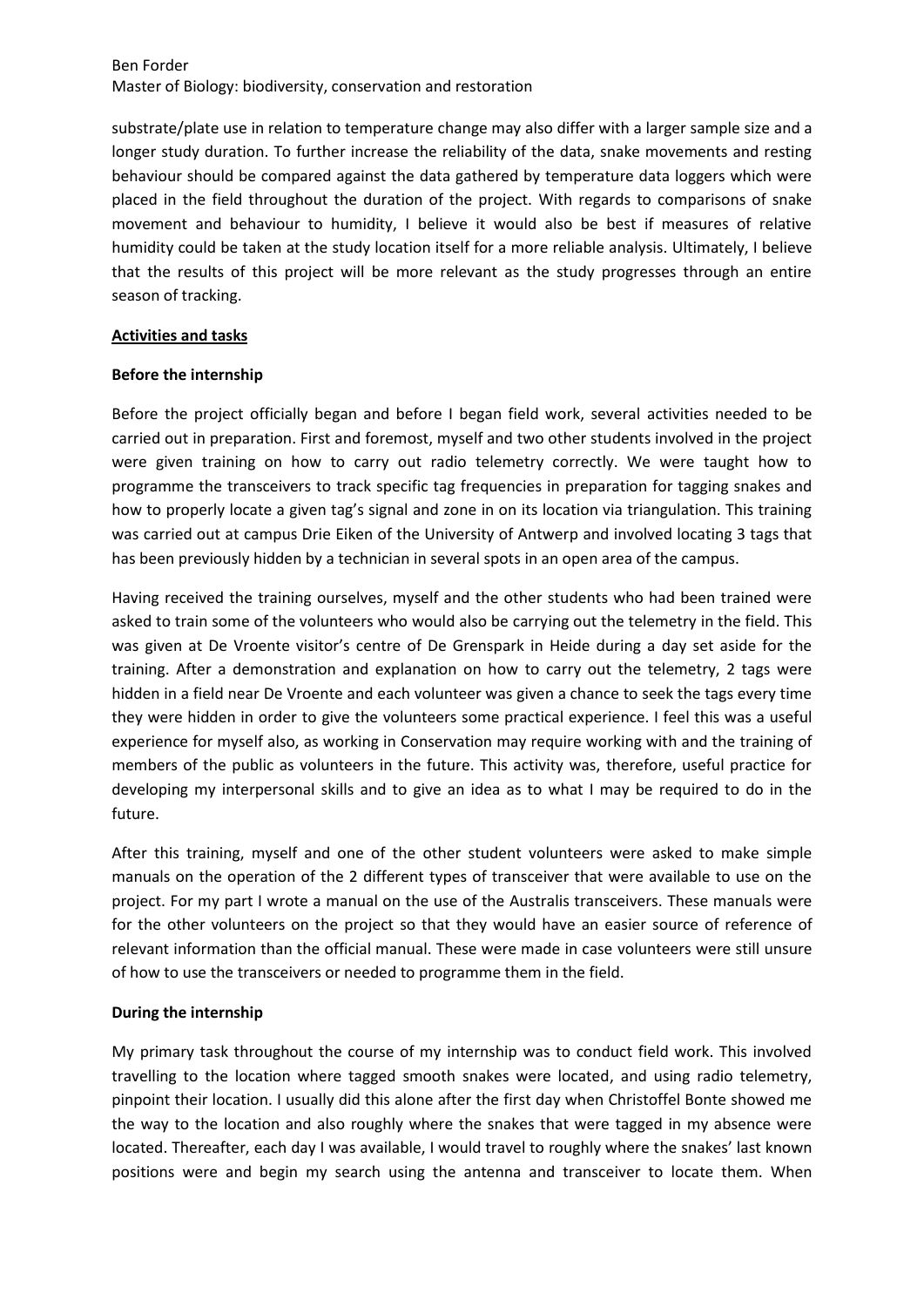possible their locations were confirmed visually, however, if the snakes were hidden deeply in vegetation, their location was determined based on where the transceiver received the strongest signal.

Once a snake was located, their co-ordinates were logged using a Garmin GPSMAP 60CSx device and logged in the WGS84 system of co-ordinates. Other information collected included whether the snake was seen moving when it was located, whether it could be seen or whether it was hidden (presumed to be under something, usually vegetation), if it could be seen was it fully visible ('o'p) or partially hidden between vegetation ('tussen') and finally the type of substrate in which it was found (vegetation, wood or plate). All of this information was written on a new form each day and stored upon return to De Vroente.

My time in the field was not restricted to just finding the snakes that had already been tagged, however. I also always had to search for other smooth snakes. I would do this by always keeping an eye to the ground, especially along the road side in between or after finding the already tagged snakes. Additionally, I always had to check the various plates that had been laid out in the heathland and at the edge of the forest in case any snakes were using them for shelter. In the event that a new snake was discovered, several measurements had to be taken, preferably while in the field. These measurements included the length between the head and the base of the tail (marked by the cloaca), the tail length, the total length (based on the previous two measurements) and the number of scales below the cloaca counted (usually from a photograph of this area). In additon, a photo of the back of the snake's head was taken as the pattern on the back of the head and neck area can be used to identify individuals. These measurements could assist in determining age; identifying individuals; and establishing the sex of the snakes. The latter can be determined fairly accurately in adult snakes by dividing the tail length by the head to base of the tail length (normally if this figure was 0.20 or higher it is likely a male, for example). Throughout most of the study it was females that were sought after for tagging, so if I found an individual I could confirm with high certainty was a male, I would leave it where I found it.

As well as the day-to-day field work, on occasion I was asked to take new volunteers into the field and demonstrate to them how to properly carry out field work. This included training them in the use of radio telemetry, showing them where each of the plates were in the area, and also answering any further questions they had regarding the work. Normally I would do this by finding the first snake myself to demonstrate the general technique and then offer for them to take over and find the other snakes themselves. Another task that also occasionally came up was interactions with the members of the public who were curious about what I was doing and about the project. In such cases I'd explain the project as clearly as I could and answer any questions they had. I found this to be a welcome task, as members of the general public are often stakeholders in conservation activity and I feel it is important to communicate clearly with them, feed their interest in conservation and generally leave a good impression upon them regarding conservation research and actions. Practising such interactions I feel was another unexpected, but useful task in the course of my internship.

## **Journal of daily tasks**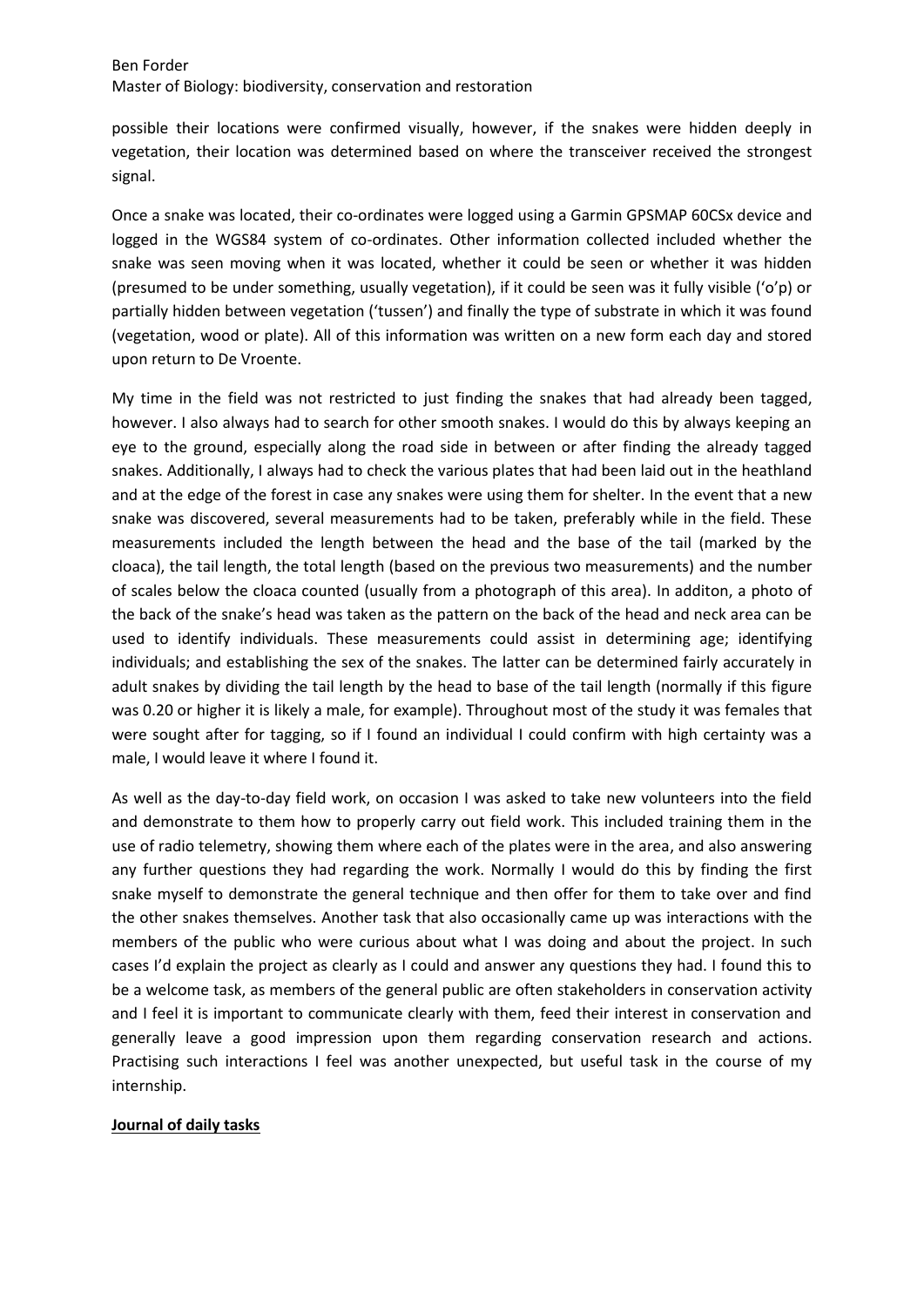Below I have provided a day-to-day account of my experience in the field during the course of this project. These accounts serve as record of how long I'd spend in the field each day, what I did in that time and also detail any particular incidents or experiences that occurred on a given day and also, where applicable, personal notes on incidents I found to be of interest.

## **Day 1 (14/04/2016)**

Approximately 5 hours spent conducting field work with Christoffel Bonte. 1 new snake (believed to be female) was found on the roadside (heathland side) habitat and I was trained on what measurements to take, how and assisted in the tagging of the new individual.

### **Day 2 (15/04/2016)**

Approximately 2 and a half hours spent conducting field work alone. Snake 4 remained in hiding in a grassy tussock she had moved to post-release the previous day.

### **Day 3 (16/04/2016)**

Approximately 2 and a half hours spent conducting field work alone. Snake 4 remained in hiding place.

### **Day 4 (17/04/2016)**

Approximately 2 and a half hours spent conducting field work alone. Snake 3 moved several metres deeper into the woods since previous day. Snake 4 remained in hiding place.

#### **Day 5 (21/04/2016)**

Approximately 2 and a half hours spent conducting field work alone. Snake 4 had finally moved from its hiding place and travelled several meters away. A snake was successfully found on this day; I took its measurements and returned it to De Vroente in case tagging was required.

#### **Day 6 (22/04/2016)**

Approximately 2 and a half hours spent conducting field work alone. Snake 4 moved further back closer to its original location. I observed Snake 3 moving through vegetation before settling amidst a growth of trees. Snake 1 had moved several meters from its usual area.

#### **Day 7 (23/04/2016)**

Approximately 4 hours spent in the field with Loic Van Doorn and a photographer interested in the project. The snake was not one which had been captured before. It was photographed and added to the database of known snakes. The snake was a male and thus was not tagged. We released the snake at site of capture and then proceeded to track the tagged snakes. Snake 1 was discovered to have travelled approximately 80 meters from its location the previous day. A male snake was found, measured and photographed and determined to be a previously unknown individual.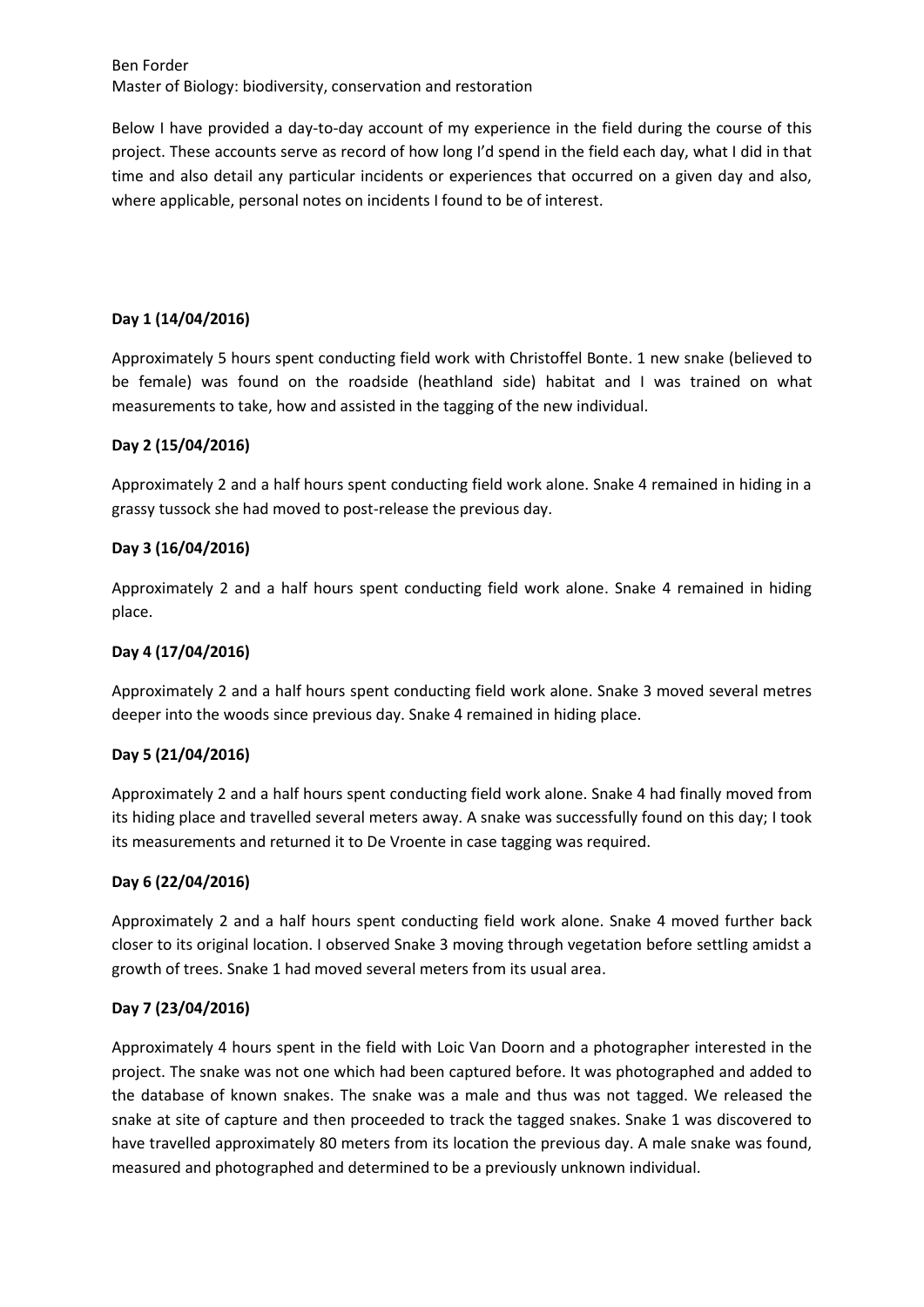## **Day 8 (24/04/2016)**

Approximately 2 and a half hours spent conducting field work alone. All snakes bar no. 2 had moved at least a meter from their place the previous day.

### **Day 9 (29/04/2016)**

Approximately 2 hours spent conducting field work alone. Snake number 2 remains in its original location. Snake 4 made her way into the Southern heathland from her roadside habitat.

## **Day 10 (30/04/2016)**

Approximately 2 and a half hours spent conducting field work alone. Snake 2 remains unmoving. Sighted snake 4 between heather vegetation; appeared to be basking in brief sunny spell.

### **Day 11 (01/05/2016)**

Approximately 2 hours and 15 minutes spent in the field with two volunteers. On this day I was training two external volunteers of the Grenzpark on the use of radio telemetry. Initially, I demonstrated how to use the equipment to locate snake 1, who was sighted between heather vegetation (possibly basking) before he retreated under the moss growing under the vegetation. I then showed them how to note down the GPS co-ordinates of the snakes and fill out the daily form correctly. After this, I handed the equipment to the volunteers in order to give them the opportunity to track the remaining snakes themselves. While searching for the tagged snakes, I also showed them the locations of all the mats I had knowledge of so that they could also check them when they were in the field in future.

#### **Day 12 (05/05/2016)**

Approximately 2 hours and a half hours spent conducting field work alone. Spotted snake 3 moving, took co-ordinates at spot of last sighting. Snake 2 had finally moved. Snake 4 had moved into the southern heathland proper.

## **Day 13 (06/05/2016)**

Approximately 2 hours spent conducting field work alone. Snake 3 moved out woodland and crossed metal plates into felled commercial woodland.

#### **Day 14 (07/05/2016)**

Approximately 1 hour and 45 minutes spent conducting field work alone. Snake 3 remains in commercial woodland.

## **Day 15 (08/05/2016)**

Approximately 2 hours and 10 minutes spent conducting field. Field work was unexpectedly performed with a small group of volunteers who'd decided to search for snakes in their own time. A snake was found, its measurements taken, but was released again as it was determined to be male. Snake 3 appeared to be hiding underneath iron plates used by foresters.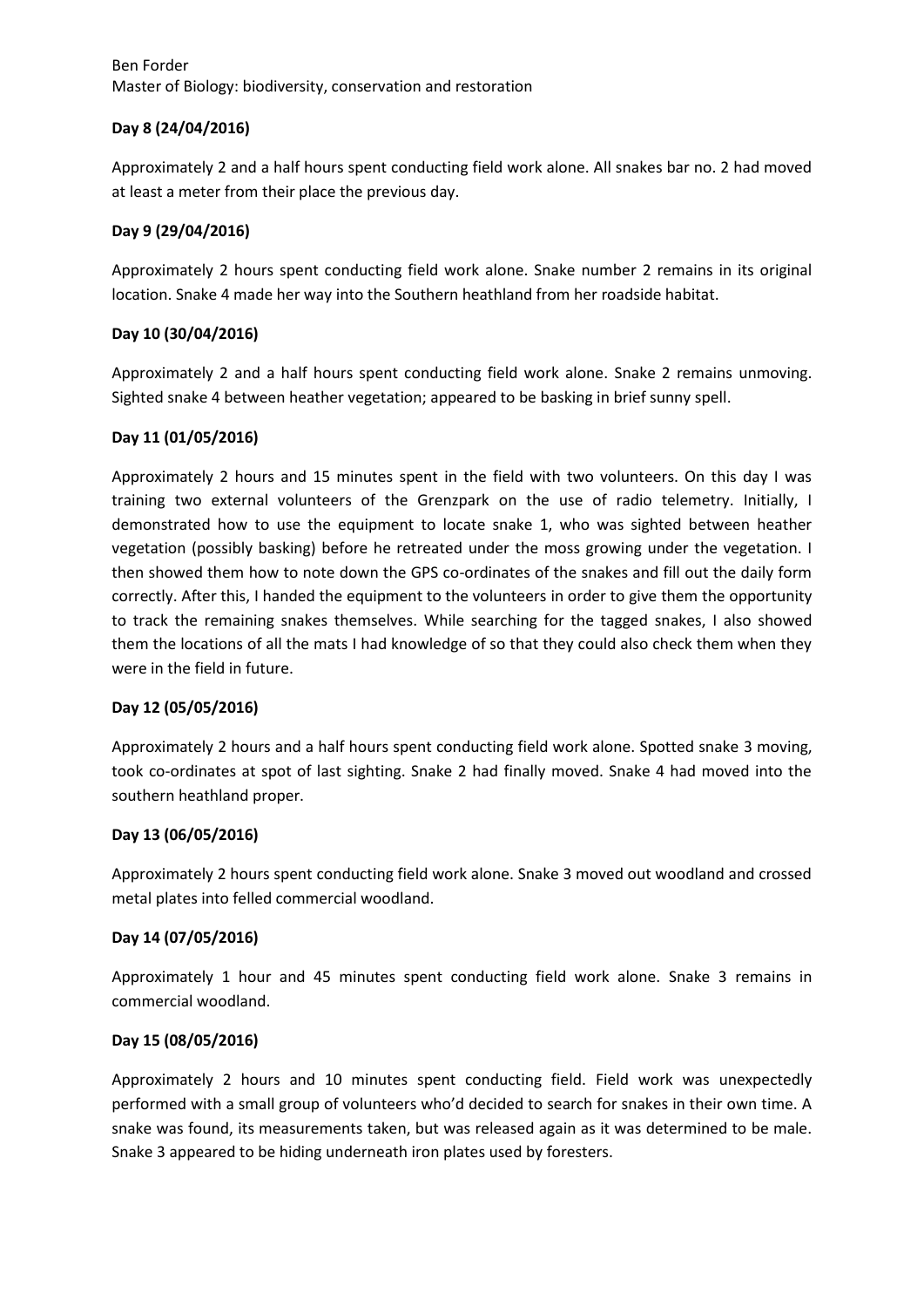## **Day 16 (11/05/2016)**

Approximately 3 hours and 10 minutes spent conducting field work alone. As of Monday Snake 2 has been missing so greater sampling effort was needed to try and locate the lost snake. Unfortunately my search was unsuccessful.

## **Day 17 (12/05/2016)**

Approximately 3 hours and 10 minutes spent conducting field work alone. The search for snake 2 continued this time covering ground that had not been searched as of then. Unfortunately the snake remained missing.

# **Day 18 (14/05/2016)**

Approximately 1 hour and 30 minutes spent conducting field alone. The search for snake 2 continued and time was spent covering the area previously searched on day 16 again. Unfortunately the snake remained missing.

## **Day 19 (18/05/2016)**

Approximately 1 hour and 30 minutes spent conducting field work alone. The search for snake 2 continued on a similar path as on days 16 and 18 after a suggestion by a volunteer. Unfortunately the snake remained missing.

## **Day 20 (19/05/2016)**

Approximately 1 hour and 30 minutes spent conducting field work alone. Also, demonstrated to a new volunteer how to conduct field work. Discovered that Snakes 1 and 3 are close to shedding and informed project leaders to discuss whether the snakes need to be recaptured, allowed to shed and then retagged.

# **Additional 2 days (21/05/2016 and 22/05/2016)**

Spent several hours over both days of the weekend with Loic Van Doorn locating and recovering snakes 1 and 3 which were very close to shedding. Additionally over this weekend we found 4 new snakes to be tagged and tracked in the future. This included 3 females and an additional male that was close to shedding. One female that was tagged while in the field, turned out to be a female which Loic had previously accidentally released and which appears to have travelled several hundred meters from its original position.

## **Summary**

All-in-all I feel as though my time working for the project was a very worthwhile experience and I thoroughly enjoyed taking part. In particular, the fieldwork has been a joy to carry out and while I understand such work is but a very small part of working in the field of conservation, I feel it is good to finally have some experience in what, for me, has always seemed synonymous with conservation. Furthermore, I value the unexpected experience of being involved in the training of volunteers and interactions with members of the public.